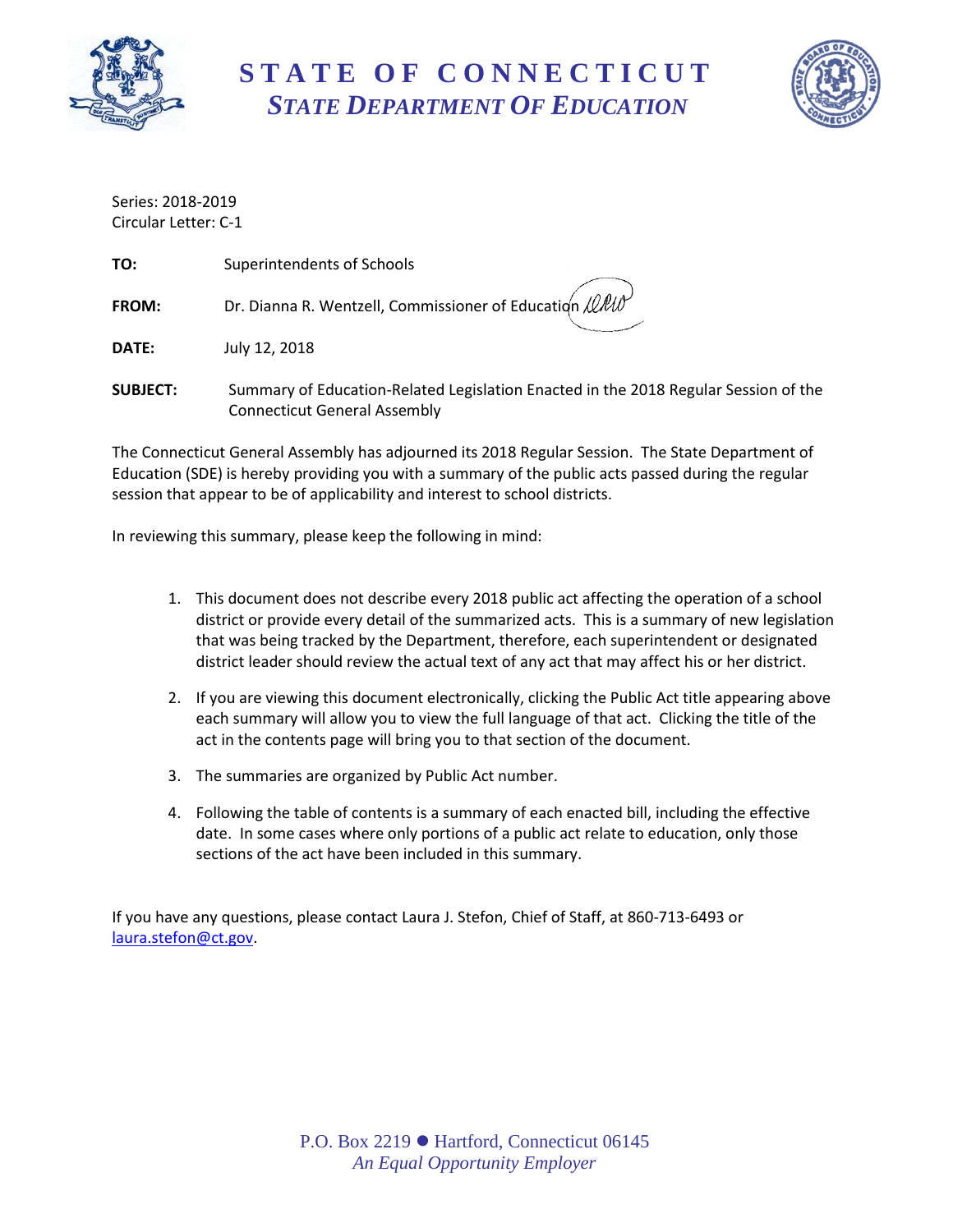| <b>Public Act Number</b> | <b>Public Act Title</b>                                             | Page           |
|--------------------------|---------------------------------------------------------------------|----------------|
| <b>Bill Number</b>       |                                                                     |                |
|                          |                                                                     |                |
| Special Act 18-7         | An Act Concerning Assistance To School Districts That Enroll        | 4              |
| SB 456                   | <b>Students From Puerto Rico Who Have Been Displaced By</b>         |                |
|                          | <b>Hurricane Maria</b>                                              |                |
| Special Act 18-15        | An Act Concerning A Study On Access To Information                  | $\overline{4}$ |
| HB 5291                  | <b>Regarding The Safety Of Sports Helmets</b>                       |                |
| Special Act 18-25        | An Act Establishing A Task Force To Study The Processing            | 4              |
| SB 459                   | <b>And Retention Of Fingerprint Records And Criminal History</b>    |                |
|                          | <b>Records For Educators</b>                                        |                |
| Special Act 18-28        | An Act Establishing A Working Group To Study And Make               | 4              |
| HB 5170                  | <b>Recommendations Concerning Issues Relating To The Search</b>     |                |
|                          | And Seizure Of Students' Personal Electronic Devices                |                |
| $18-1$                   | An Act Waiving Any Penalties Imposed On A Board Of                  |                |
| HB 5592                  | <b>Education For Making Reductions To Its Budgeted</b>              | $4 - 5$        |
|                          | Appropriation For Education As A Result Of Cuts To Its              |                |
|                          | <b>Education Cost-Sharing Grant For Fiscal Year 2018</b>            |                |
| 18-15                    | <b>An Act Concerning School Counselors</b>                          | $5-6$          |
| SB 186                   |                                                                     |                |
| 18-17                    | An Act Requiring Behavior Analysts To Be Mandated                   | 6              |
| SB 244                   | Reporters Of Suspected Child Abuse And Neglect                      |                |
| 18-24                    | An Act Concerning The Inclusion Of Holocaust And Genocide           | 6              |
| SB 452                   | <b>Education And Awareness In The Social Studies Curriculum</b>     |                |
| 18-31                    | An Act Concerning The Recommendations Of The Juvenile               |                |
| HB 5041                  | Justice Policy And Oversight Committee And Concerning The           | $6-9$          |
|                          | Transfer Of Juvenile Services From The Department Of                |                |
|                          | <b>Children And Families To The Court Support Services Division</b> |                |
|                          | <b>Of The Judicial Branch</b>                                       |                |
| 18-34                    | <b>An Act Concerning Minority Teacher Recruitment And</b>           | 9              |
| SB 455                   | Retention                                                           |                |
| 18-42                    | An Act Concerning The Failure To File For Certain Grand List        |                |
| <b>HB 5574</b>           | <b>Exemptions, Validating A Connecticut Green Bank</b>              |                |
|                          | <b>Agreement And Certain Actions Of The City Of Derby,</b>          | $9 - 10$       |
|                          | Concerning Payment Of A Grant-In-Aid To The Town Of                 |                |
|                          | Darien And The Criteria Of Certain Members Of School                |                |
|                          | <b>Governance Councils And Extending A Provision Concerning</b>     |                |
|                          | <b>Reemployment Of Certain Teachers</b>                             |                |
| 18-51                    | An Act Implementing The Recommendations Of The                      | 10             |
| SB 183                   | <b>Department Of Education</b>                                      |                |
| 18-81                    | An Act Concerning Revisions To The State Budget For Fiscal          | 10             |
| SB 543                   | Year 2019 And Deficiency Appropriations For Fiscal Year             |                |
|                          | 2018                                                                |                |
| 18-125                   | An Act Concerning Revisions To The Student Data Privacy Act         | 11             |
| HB 5444                  |                                                                     |                |

# **2018 Public Acts Affecting Education**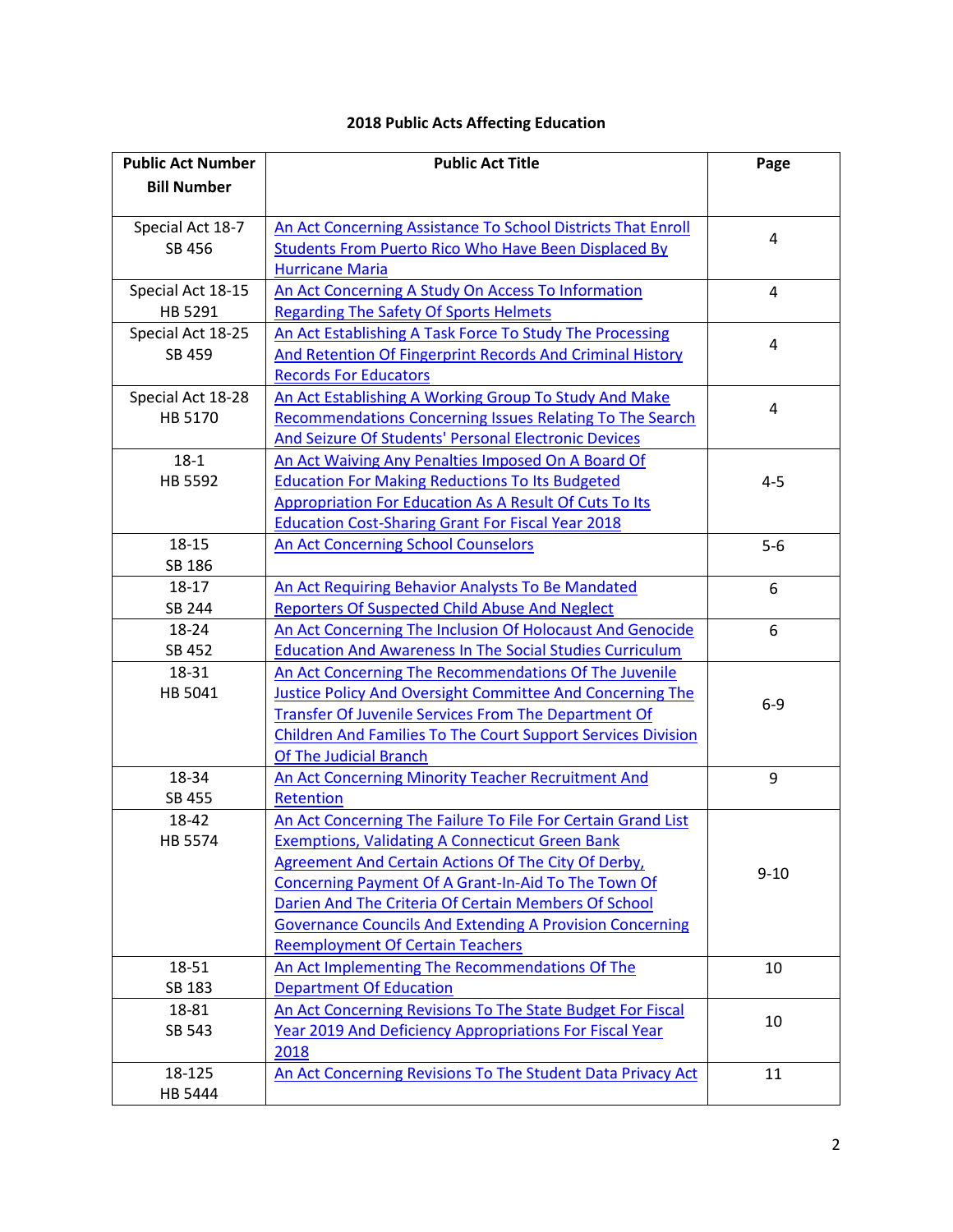| 18-129  | An Act Concerning The Alignment Of The Coordinated State-       |           |
|---------|-----------------------------------------------------------------|-----------|
| HB 5335 | Wide Reading Plan With The State's Two-Generational             | 11        |
|         | Initiative                                                      |           |
| 18-144  | An Act Concerning Teacher Permits For Spouses Of                | 12        |
| SB 232  | <b>Transferred Members Of The Armed Forces</b>                  |           |
| 18-161  | An Act Concerning Third-Party Fingerprinting Services,          | $12 - 13$ |
| HB 5220 | Minimum Standards And Practices For The Administration Of       |           |
|         | Law Enforcement Units And Reports Of Police Pursuits            |           |
| 18-168  | An Act Concerning The Department Of Public Health's             |           |
| HB 5163 | <b>Recommendations Regarding Various Revisions To The</b>       | 13        |
|         | <b>Public Health Statutes</b>                                   |           |
| 18-181  | An Act Concerning Revisions To Certain Environmental            |           |
| HB 5360 | Quality And Conservation Programs Of The Department Of          |           |
|         | <b>Energy And Environmental Protection And Certain Farmland</b> | 13        |
|         | Preservation Programs Of The Department Of Agriculture          |           |
|         | And Establishing A Working Group On Microfiber Pollution,       |           |
|         | <b>Authorizing School Instruction And Curriculum On Climate</b> |           |
|         | Change, Requiring Updated Hazardous Mitigation Plans For        |           |
|         | <b>Certain Hazardous Chemical Facilities, Permitting Sunday</b> |           |
|         | Bow Hunting Of Deer Throughout The State And Establishing       |           |
|         | A Pilot Program On The Separate Collection Of Glass From        |           |
|         | <b>Other Recycling Programs</b>                                 |           |
| 18-182  | An Act Concerning Minor Revisions And Additions To The          | $13 - 14$ |
| HB 5446 | <b>Education Statutes</b>                                       |           |
| 18-183  | An Act Implementing The Recommendations Of The Auditors         |           |
| HB 5447 | Of Public Accounts Concerning Private Providers Of Special      | $14 - 15$ |
|         | <b>Education</b>                                                |           |
| 18-185  | An Act Concerning The Recommendations Of The Task Force         | 15        |
| HB 5452 | On Life-Threatening Food Allergies In Schools                   |           |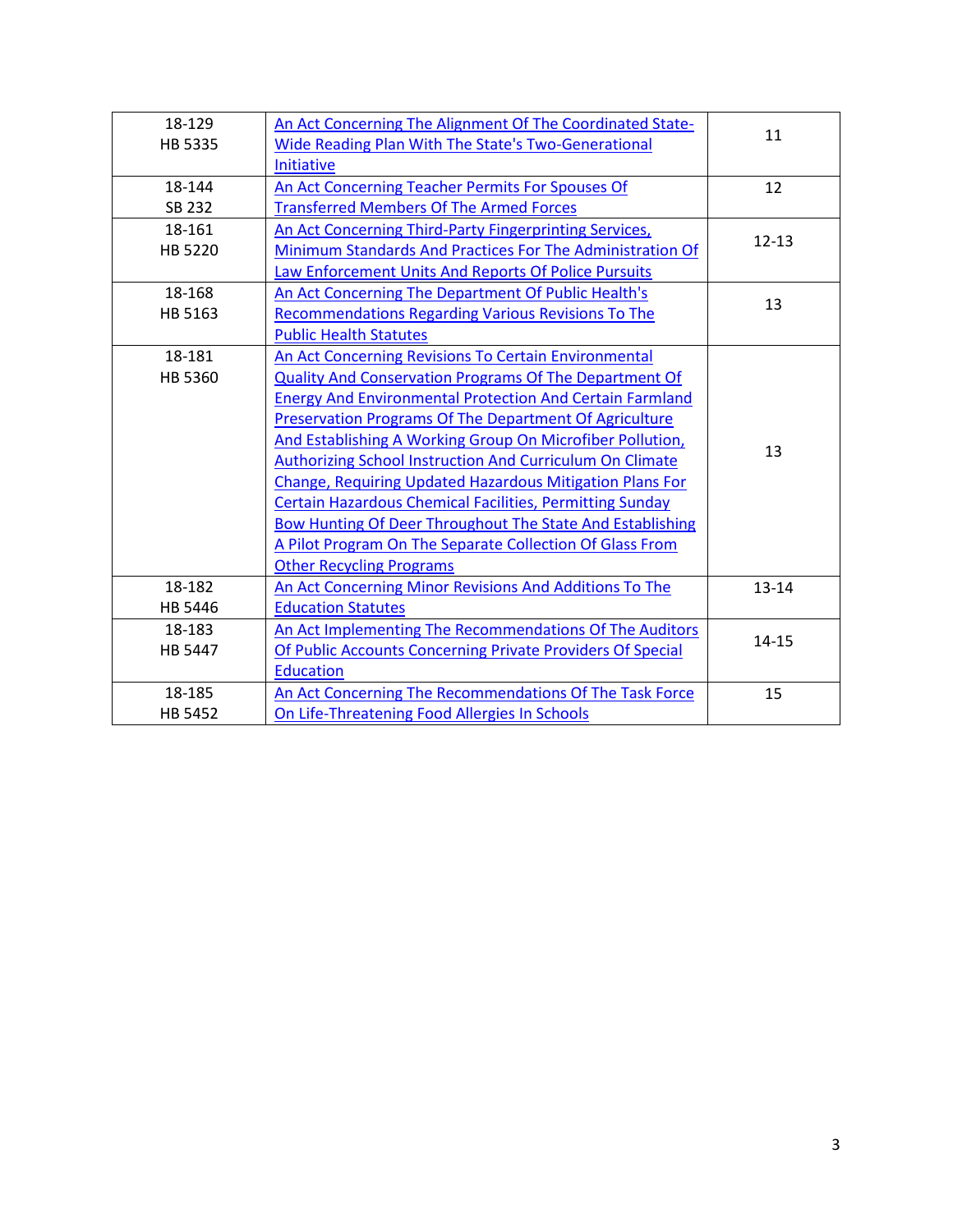# **[An Act Concerning Assistance To School Districts That Enroll Students From Puerto Rico Who Have](https://www.cga.ct.gov/2018/ACT/sa/pdf/2018SA-00007-R00SB-00456-SA.pdf)  [Been Displaced By Hurricane Maria](https://www.cga.ct.gov/2018/ACT/sa/pdf/2018SA-00007-R00SB-00456-SA.pdf)**

<span id="page-3-0"></span>This Act allows, for the school years commencing July 1, 2018, and July 1, 2019, a local or regional board of education to enter into a memorandum of understanding with the local or regional board of education for a surrounding town to share classrooms and other resources for the purpose of educating and supporting recently-enrolled students from Puerto Rico who have been displaced as a result of natural disasters in Puerto Rico.

EFFECTIVE DATE: Upon passage

#### <span id="page-3-1"></span>**[An Act Concerning A Study On Access To Information Regarding The Safety Of Sports Helmets](https://www.cga.ct.gov/2018/ACT/sa/pdf/2018SA-00015-R00HB-05291-SA.pdf)**

This Act requires the Department of Public Health to convene a working group to develop recommendations for creating a system for rating the safety of youth athletic protective headgear and for public disclosure of such protective headgear's safety rating.

EFFECTIVE DATE: October 1, 2018

#### **[An Act Establishing A Task Force To Study The Processing And Retention Of Fingerprint Records And](https://www.cga.ct.gov/2018/ACT/sa/pdf/2018SA-00025-R00SB-00459-SA.pdf)  [Criminal History Records For Educators](https://www.cga.ct.gov/2018/ACT/sa/pdf/2018SA-00025-R00SB-00459-SA.pdf)**

<span id="page-3-2"></span>This Act establishes a task force to (1) examine the state's system for fingerprinting and processing of state and national criminal history records checks, for employees, applicants for employment, substitute teachers and volunteers of local and regional boards of education, interdistrict magnet school operators and regional educational service centers, and (2) make recommendations for the improvement of such system.

EFFECTIVE DATE: Upon passage

**[An Act Establishing A Working Group To Study And Make Recommendations Concerning Issues](https://www.cga.ct.gov/2018/ACT/sa/pdf/2018SA-00028-R00HB-05170-SA.pdf)  [Relating To The Search And Seizure Of Students' Personal Electronic Devices](https://www.cga.ct.gov/2018/ACT/sa/pdf/2018SA-00028-R00HB-05170-SA.pdf)**

<span id="page-3-3"></span>This Act establishes a working group to study and make recommendations concerning issues relating to the search and seizure of students' personal electronic devices.

EFFECTIVE DATE: Upon passage

**[An Act Waiving Any Penalties Imposed On A Board Of Education For Making Reductions To Its](https://www.cga.ct.gov/2018/ACT/pa/pdf/2018PA-00001-R00HB-05592-PA.pdf)  [Budgeted Appropriation For Education As A Result Of Cuts To Its Education Cost-Sharing Grant For](https://www.cga.ct.gov/2018/ACT/pa/pdf/2018PA-00001-R00HB-05592-PA.pdf)  [Fiscal Year 2018](https://www.cga.ct.gov/2018/ACT/pa/pdf/2018PA-00001-R00HB-05592-PA.pdf)**

<span id="page-3-4"></span>This Act waives, for FY 18, the state penalty for violating the law prohibiting a town from reducing its budgeted amount for education, as long as the town meets certain criteria under the Act.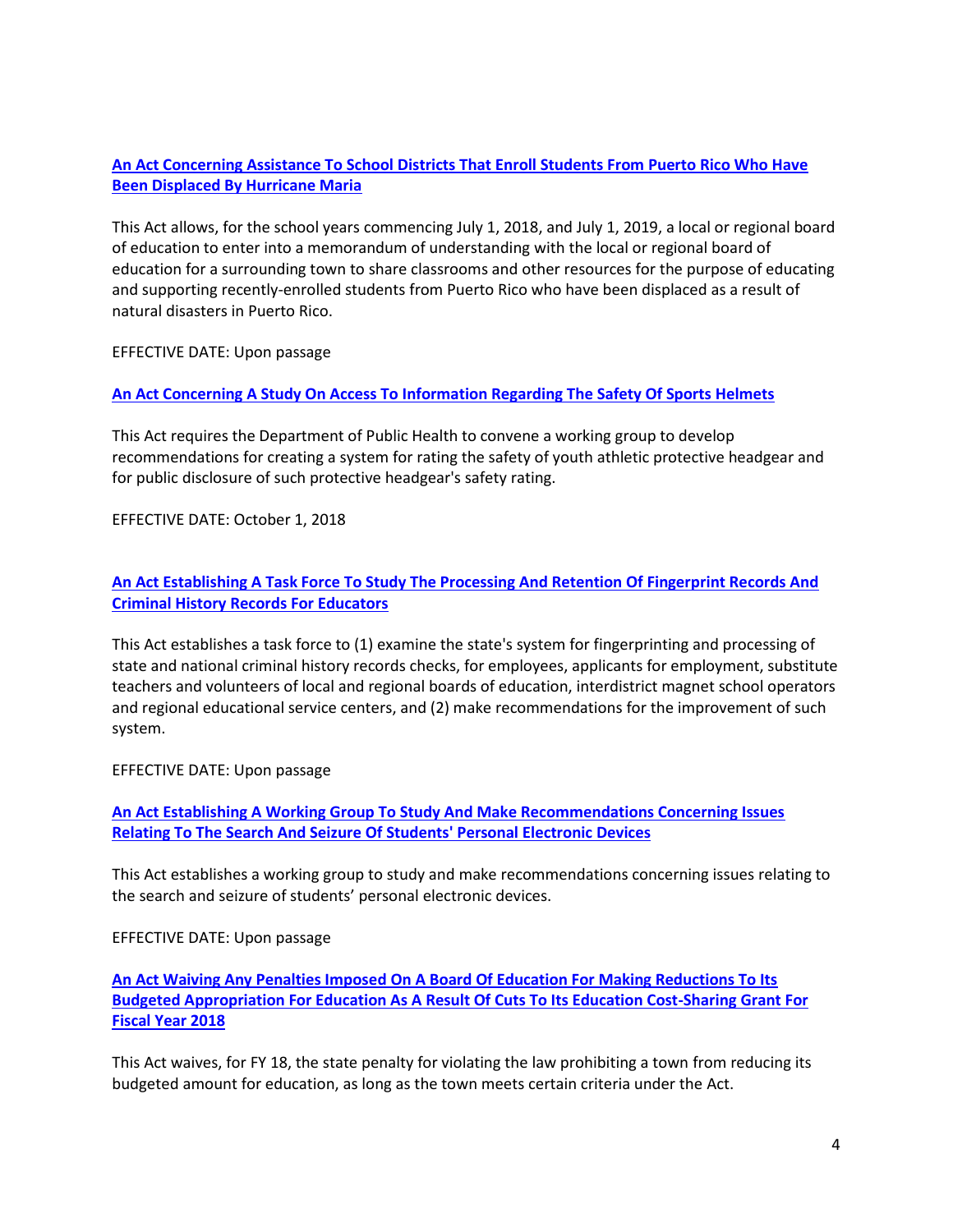Current law prohibits a town from budgeting less for education than it did in the previous FY unless it can demonstrate specific changes within its school district (such as reduced student enrollment). This prohibition is commonly referred to as the minimum budget requirement (MBR).

The Act waives the state penalty for violating the MBR for FY 18 if a town meets the following requirements:

- 1. the town's FY 18 equalization aid (i.e., education cost sharing (ECS)) grant was reduced due to (a) reductions in allotments (i.e., to achieve unallocated budgeted lapses and targeted savings in the General Fund) authorized in the budget act (PA 17-2, June Special Session, §§ 13 and 14) or (b) withholdings or reductions in state assistance to help pay for rental rebate assistance (CGS § 12-170f(d), as amended by PA 17-4, June Special Session, § 25) and
- 2. the town subsequently reduced its FY 18 budgeted appropriation for education in an amount up to the reduction in its ECS grant.

The Act prohibits the State Board of Education (SBE) from making a determination that such a town failed to meet the MBR requirements, and SBE cannot require the town to forfeit its ECS grant in an amount equal to two times the reduction.

EFFECTIVE DATE: Upon passage

# <span id="page-4-0"></span>**[An Act Concerning School Counselors](https://www.cga.ct.gov/2018/ACT/pa/pdf/2018PA-00015-R00SB-00186-PA.pdf)**

This Act adds "school counselor" to every state law that currently mentions "guidance counselor." While neither "school counselor" nor "guidance counselor" is defined in state law, in practice SDE currently issues a school counselor special services certificate endorsement and no longer issues a guidance counselor endorsement. The department continues to recognize the guidance counselor endorsement. Specifically, the Act adds school counselors to the following situations:

1. membership on the committee to coordinate the education of middle school and high school students about manufacturing careers (§ 1);

2. the State Department of Education's (SDE) program to introduce students, parents, and counselors to manufacturing careers (§ 2);

3. the definition of "mental health professionals" for statutes governing school-based primary mental health programs (§ 3);

4. the list of school employees who can attest on a student's public school withdrawal form that the school district provided the student's parent with information on the educational options available in the school system and community  $(§ 4);$ 

5. membership on district and school attendance review teams (§ 5);

6. the definition of "school employee" for the statute that requires board of education policies prohibiting school employees from (a) preventing a student from participating in physical exercise during the school day as a form of punishment and (b) requiring any kindergarten through grade 12 student to engage in physical activity during the school day as a form of discipline ( $\S$ § 6 & 7);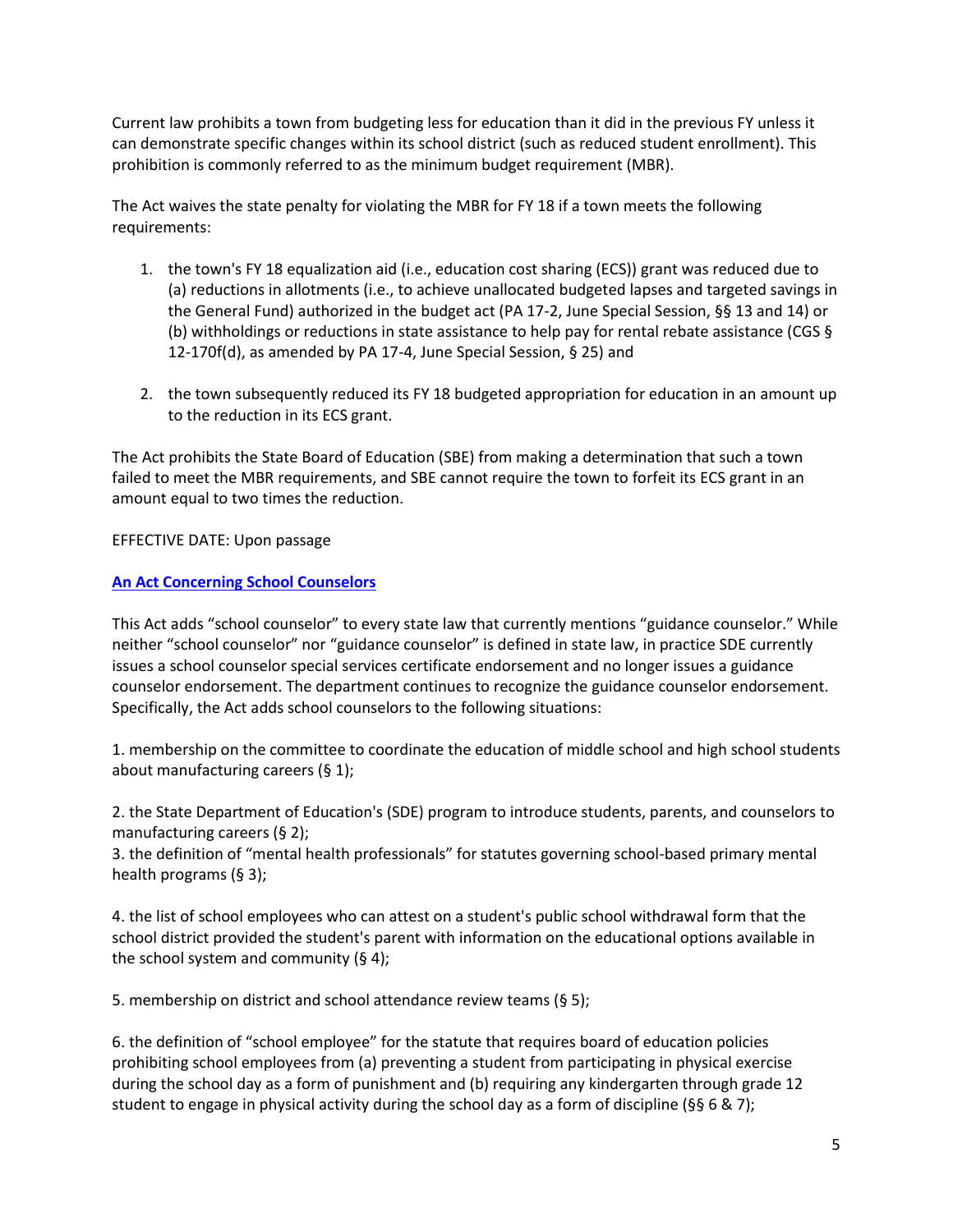7. the definition of "school employee" for statutes governing safe school climate plans (§ 8);

8. the listing of individuals to be assisted by the Office of Higher Education in becoming better informed about matters concerning student financial assistance affairs (§ 9);

9. the definition of "counselor" for statutes governing abortions for minors (§ 10);

10. the list of professionals required to report suspected abuse or neglect of individuals who have an intellectual disability or receive autism spectrum disorder services (§ 11);

11. the definition of "school employee" for statutes governing sex offenses ( $\S$  12); and

12. the list of professionals to whom a victim may disclose a personal injury and thereby be entitled to compensation through the Office of Victim Services or a victim compensation commissioner (§ 13).

EFFECTIVE DATE: July 1, 2018

<span id="page-5-0"></span>**[An Act Requiring Behavior Analysts To Be Mandated Reporters Of Suspected Child Abuse And Neglect](https://www.cga.ct.gov/2018/ACT/pa/pdf/2018PA-00017-R00SB-00244-PA.pdf)**

This Act adds licensed behavior analysts to the statutory list of mandated reporters of suspected child abuse and neglect.

EFFECTIVE DATE: July 1, 2018

#### **[An Act Concerning The Inclusion Of Holocaust And Genocide Education And Awareness In The Social](https://www.cga.ct.gov/2018/ACT/pa/pdf/2018PA-00024-R00SB-00452-PA.pdf)  [Studies Curriculum](https://www.cga.ct.gov/2018/ACT/pa/pdf/2018PA-00024-R00SB-00452-PA.pdf)**

<span id="page-5-1"></span>This Act adds Holocaust and genocide education and awareness to the required courses of study for public schools and requires all local and regional boards of education to include this topic in their social studies curriculum beginning in the 2018-19 school year.

It also allows these boards of education to do the following in order to develop and implement this new curriculum: (1) use existing and appropriate public or private materials, personnel, and other resources and (2) accept gifts, grants, and donations, including in-kind donations.

EFFECTIVE DATE: July 1, 2018

**[An Act Concerning The Recommendations Of The Juvenile Justice Policy And Oversight Committee](https://www.cga.ct.gov/2018/ACT/pa/pdf/2018PA-00031-R00HB-05041-PA.pdf)  [And Concerning The Transfer Of Juvenile Services From The Department Of Children And Families To](https://www.cga.ct.gov/2018/ACT/pa/pdf/2018PA-00031-R00HB-05041-PA.pdf)  [The Court Support Services Division Of The Judicial Branch](https://www.cga.ct.gov/2018/ACT/pa/pdf/2018PA-00031-R00HB-05041-PA.pdf)**

<span id="page-5-2"></span>Beginning July 1, 2018, this Act transfers legal authority from the Department of Children and Families (DCF) to the judicial branch over any child who was committed to DCF as a delinquent pursuant to a juvenile court order entered before that date. The branch's Court Support Services Division (CSSD) must, in turn, assume responsibility for supervising the children and may exercise its powers, duties, and functions to provide such supervision (§ 8).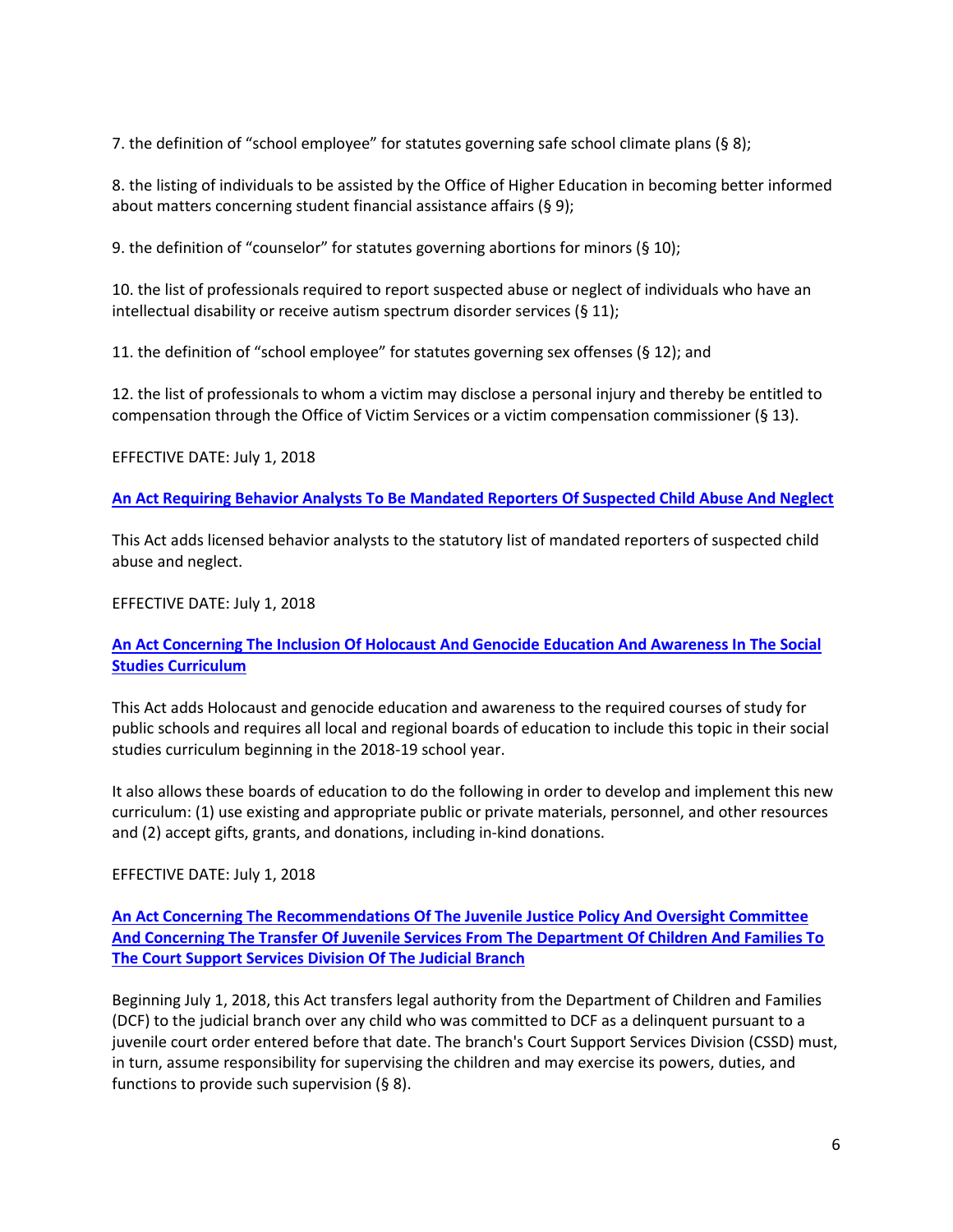Under existing law, the juvenile court is prohibited, starting July 1, 2018, from committing a child to DCF as a result of a delinquency adjudication. Existing law also (1) establishes a one-year transition period, from July 1, 2018 to January 1, 2019, during which the judicial branch may place a child convicted as delinquent in a DCF-operated congregate care setting or order the child to receive community-based DCF services and (2) requires the agencies to enter into an agreement that (a) allows the judicial branch to use these settings and services and (b) requires it to pay DCF for their use (PA 17-2 June Special Session (JSS) (§§ 321 & 323)).

The Act also makes numerous other changes to the juvenile justice statutes. Principally, it:

1. specifies a deadline by which the appropriate school district must enroll a child in detention who is not otherwise enrolled in school and requires that the student remain enrolled in that district for the duration of his or her detention (§ 3);

2. requires school districts with over 6,000 students enrolled in the 2016-17 school year to designate at least one liaison to facilitate transitions between the district and the juvenile and criminal justice systems (§ 4);

3. requires the technical high school system superintendent and board, by January 1, 2019, to develop a plan to address education, training, and work experience for children in post-conviction justice system custody  $(§ 5);$ 

4. requires the State Department of Education (SDE), by January 1, 2020, to develop a plan related to a statewide information technology platform (§ 6);

5. imposes various new juvenile justice-related reporting requirements on the Juvenile Justice Policy and Oversight Committee (JJPOC) and certain state agencies (§ 7);

6. deems any child transferred from DCF to CSSD under the Act to be on probation for a period no longer than his or her remaining delinquency commitment to DCF as of June 30, 2018, and requires the court to review and, if appropriate, modify the probation conditions ( $\S$ 8); sets forth the court's authority to modify or enlarge conditions of probation, and provides for a probation status review hearing and the detention of a child (§37);

7. allows the Department of Corrections (DOC) to transfer an inmate under age 18, to CSSD under certain conditions, instead of allowing it to transfer such an inmate to DCF as under current law (§ 23);

8. limits and modifies the ways that a juvenile court may dispose of a delinquency adjudication and adds to the factors the court must consider when making a disposition (§ 36);

9. modifies the probation conditions the court may order, allows a juvenile probation supervisor's designee to establish the term of non-judicial supervision for a juvenile for whom the court entered a non-judicial disposition, and makes various other changes to laws related to juvenile probation (§§ 25, 31, 23, 32, 36-38);

10. makes changes to several definitions in the juvenile matters laws and adds several new ones (§§ 15 & 25);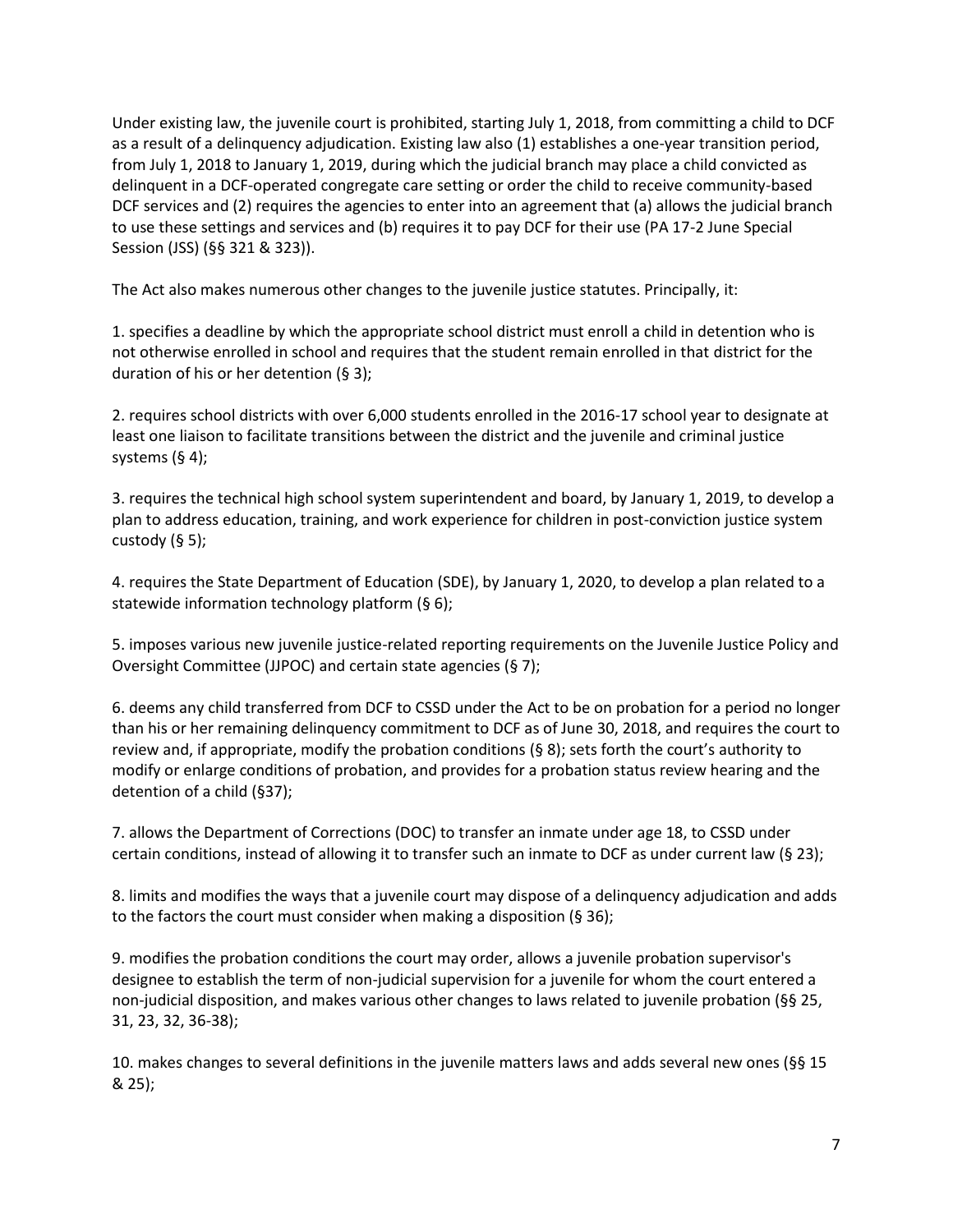11. eliminates provisions that permit the DCF commissioner, in certain circumstances, to transfer a child committed to the department to the John R. Manson Youth Institution or York Correctional Institution, as appropriate (§ 20);

12. eliminates a provision that (a) explicitly allows a judge hearing a juvenile matter to make any order in connection to it that a Superior Court judge is authorized to grant and (b) gives such an order the same force and effect as a Superior Court order (§ 27);

13. modifies various juvenile justice system goals (§ 28);

14. permits the judicial branch to contract to establish secure residential facilities and requires it to develop a continuum of community-based programs (§ 29);

15. permits, instead of requires, the judicial branch to consult with the Commission on Racial and Ethnic Disparity in the Criminal Justice System to address the needs of minorities in the juvenile justice system (§ 29);

16. limits the circumstances in which DCF employees may have access to juvenile court records and adds to the records of delinquency proceedings that must be disclosed to the DMV commissioner (§ 30);

17. designates the chief court administrator or his designee, instead of the DCF commissioner or her designee, as administrator of the Interstate Compact for Juveniles (ICJ) (The compact enables states to transfer a juvenile's supervision between states and return a runaway juvenile to his or her home state) (§§ 9 & 18);

18. eliminates as possible qualifications for members of the state Advisory Council on Children and Families that the member (a) represent young people, parents, and others interested in delivering juvenile justice services or (b) is a parent, foster parent, or family member of a child who has received or is receiving juvenile justice services (§ 17);

19. eliminates a requirement that a law enforcement officer who arrests a youth for prostitution report suspected abuse or neglect to DCF (§ 33);

20. specifies that, as required under existing law, CSSD and other state agencies must develop a community-based diversion system and school-based diversion plan (§§ 1 & 2);

21. makes numerous changes to conform with the transferred responsibility for children adjudicated delinquent from DCF to CSSD by eliminating references throughout the Act to (a) children committed to DCF for delinquency and (b) the Connecticut Juvenile Training School (CJTS), which was a DCF-run secure detention facility for juveniles that permanently closed in April 2018 (§§ 10-14, 16, 18, 19, 21-22 & 35);

22. repeals several provisions pertaining to DCF responsibility for juveniles adjudicated delinquent, CJTS, and certain CSSD responsibilities (§ 43);

23. makes minor, technical, and conforming changes (§§ 26, 34, & 39-42).

EFFECTIVE DATE: July 1, 2018; except the provisions on the community-based diversion system and school-based diversion plan, school district liaisons, the technical high school system, the statewide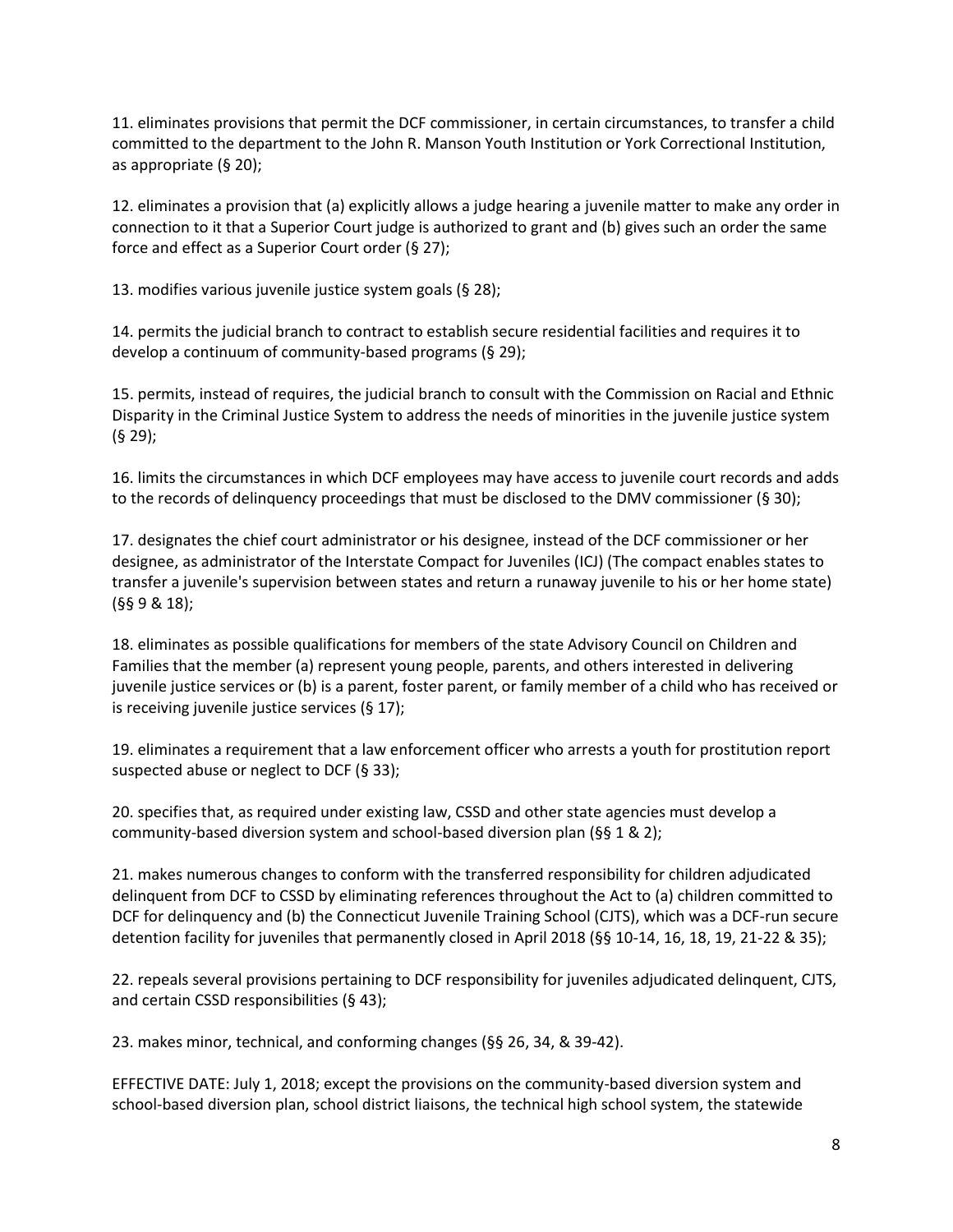information technology platform, and various reporting requirements are all effective upon passage; and the provision on school enrollment of students at detention facilities takes effect August 1, 2018.

#### <span id="page-8-0"></span>**[An Act Concerning Minority Teacher Recruitment And Retention](https://www.cga.ct.gov/2018/ACT/pa/pdf/2018PA-00034-R00SB-00455-PA.pdf)**

This Act makes a number of changes in the teacher certification laws to make it easier, in certain areas, to obtain certification or cross endorsement (§§ 4 & 8).

It also:

1. requires the State Department of Education (SDE) to identify and utilize or support a number of practices and programs to boost minority teacher recruitment (§ 1);

2. requires SDE to develop or review and approve a new alternate route to certification (ARC) program for people in certain professions to be teachers, including paraeducators, charter school teachers, veterans, and others (§ 2);

3. adds a new member to the teacher Performance Evaluation Advisory Council (PEAC) and requires the council to work collaboratively with the Minority Teacher Recruitment Task Force (§ 3);

4. authorizes (a) the chairpersons of the Minority Teacher Recruitment Task Force to appoint a new member to the task force who will serve as the third chairperson and (b) the Commission on Equity and Opportunity executive director to appoint three members of the task force, instead of the executive director, or her appointee, serving on the task force (§ 5);

5. requires the State Board of Education's (SBE) five-year education plan to include a statement that the state's teacher workforce should reflect the racial and ethnic diversity of the state (§ 6);

6. limits local and regional boards' of educations minority recruitment plans to educators, rather than staff  $(§ 7)$ ; and

7. requires SDE to enter into a memorandum of understanding (MOU) with teacher licensure test vendors to allow some test takers to get a free retake of the exam under certain conditions (§ 9).

EFFECTIVE DATE: July 1, 2018, except the provision regarding the MOU to address the retaking of licensure exams is upon passage.

**[An Act Concerning The Failure To File For Certain Grand List Exemptions, Validating A Connecticut](https://www.cga.ct.gov/2018/ACT/pa/pdf/2018PA-00042-R00HB-05574-PA.pdf)  [Green Bank Agreement And Certain Actions Of The City Of Derby, Concerning Payment Of A Grant-In-](https://www.cga.ct.gov/2018/ACT/pa/pdf/2018PA-00042-R00HB-05574-PA.pdf)[Aid To The Town Of Darien And The Criteria Of Certain Members Of School Governance Councils And](https://www.cga.ct.gov/2018/ACT/pa/pdf/2018PA-00042-R00HB-05574-PA.pdf)  [Extending A Provision Concerning Reemployment Of Certain Teachers](https://www.cga.ct.gov/2018/ACT/pa/pdf/2018PA-00042-R00HB-05574-PA.pdf)**

<span id="page-8-1"></span>The Education sections of this Act specify that elementary, middle, and high school governance councils may include students' parents or guardians who are public officials (§ 8); and extend, by two years, a provision allowing certain retired teachers and administrators to exceed the annual earnings limit without having to pay back the excess to the Teachers Retirement System (§ 9).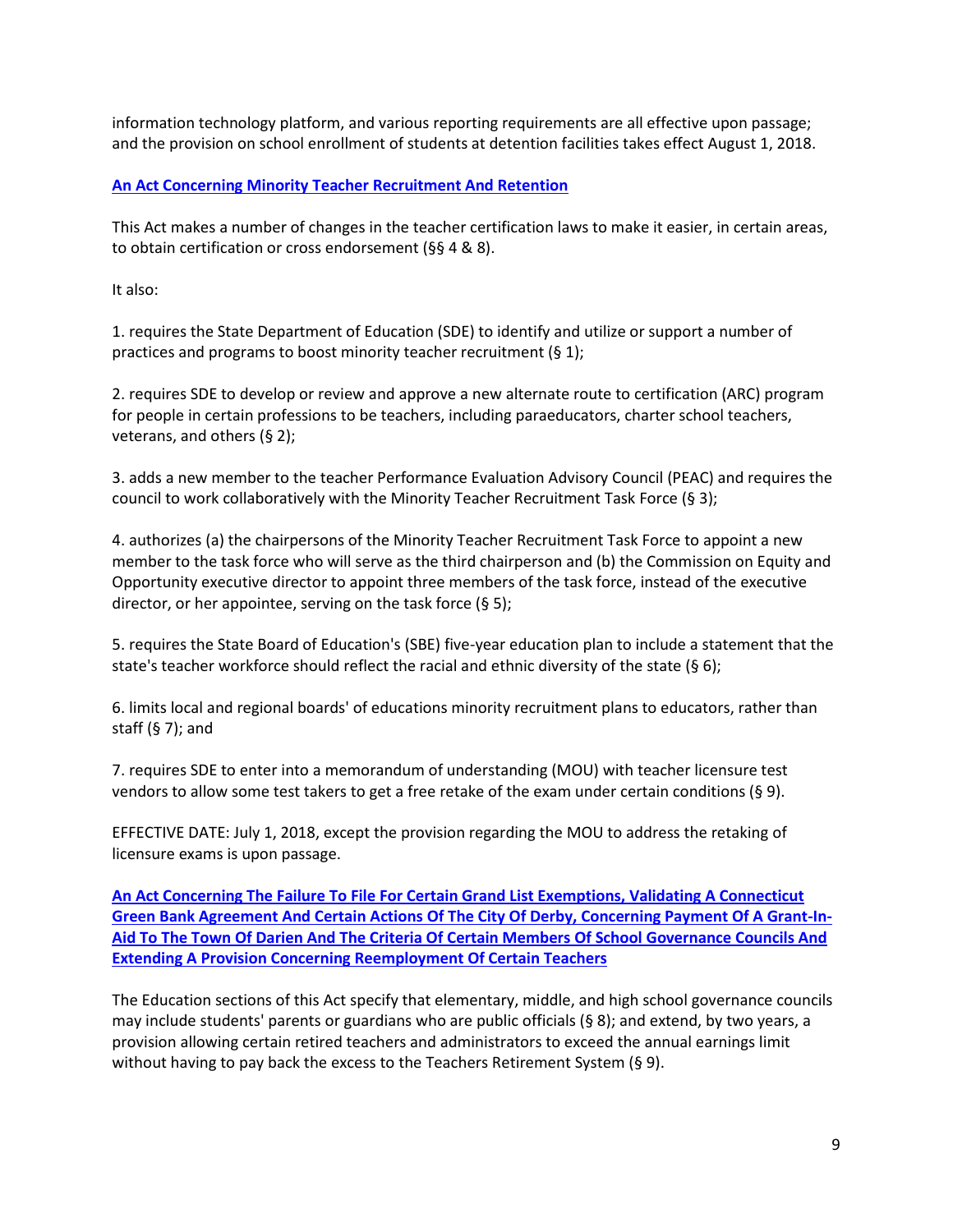EFFECTIVE DATE: July 1, 2018, except the provision concerning retired teachers and administrators which is effective upon passage.

#### <span id="page-9-0"></span>**[An Act Implementing The Recommendations Of The Department Of Education](https://www.cga.ct.gov/2018/ACT/pa/pdf/2018PA-00051-R00SB-00183-PA.pdf)**

This Act makes a number of changes to education statutes including:

(1) changing the payment date for one magnet school transportation grant, moving the finalization date from March  $1^{st}$  to January 31 $^{st}$  for the October  $1^{st}$  data to be used for the May magnet payment, and clarifying that payments are made at the operator rather than the magnet school level (§§1, 2, 3); and

(2) Defining "exclusionary time out," requiring all boards of education to establish a policy for the use of exclusionary time outs according to requirements specified in the law by January 1, 2019, and prohibiting school districts from using seclusion as a planned student intervention in a student's behavioral intervention plan, individualized education program or plan pursuant to Section 504 of the Rehabilitation Act of 1973 (§4); and

(3) providing the State Board of Education's (SBE) with the authority to suspend or place on probation a teacher's credential and authorizing the SBE to consider and rely on findings and conclusions of disciplinary authorities in other states (§ 5); and

(4) giving the education commissioner discretion to allow a teacher with a grades one through six endorsement to teach kindergarten for one year under certain conditions and to permit an additional year of teaching if the teacher is enrolled in a program to meet the requirements for the appropriate endorsement to teach kindergarten (§ 6); and

(5) making various revisions to the certification statutes (§7, 8); and

(6) adding a provision exempting certain adult education teachers from background checks (§9).

EFFECTIVE DATE: July 1, 2018

# **[An Act Concerning Revisions To The State Budget For Fiscal Year 2019 And Deficiency Appropriations](https://www.cga.ct.gov/2018/ACT/pa/pdf/2018PA-00081-R00SB-00543-PA.pdf)  [For Fiscal Year 2018](https://www.cga.ct.gov/2018/ACT/pa/pdf/2018PA-00081-R00SB-00543-PA.pdf)**

<span id="page-9-1"></span>Section 15 – Appropriates \$1,500,000 to the Department of Education, in the Talent line item for the Teacher Education and Mentoring Program.

Section 19 – Appropriates \$400,000 to the Department of Education, for Bilingual Education, to be distributed to the top six school districts with the largest concentration of Hurricane Maria evacuees.

Section 52 – Increases the per pupil reimbursement rate for students enrolled in agricultural science and technology centers from three thousand two hundred dollars per pupil to four thousand two hundred dollars.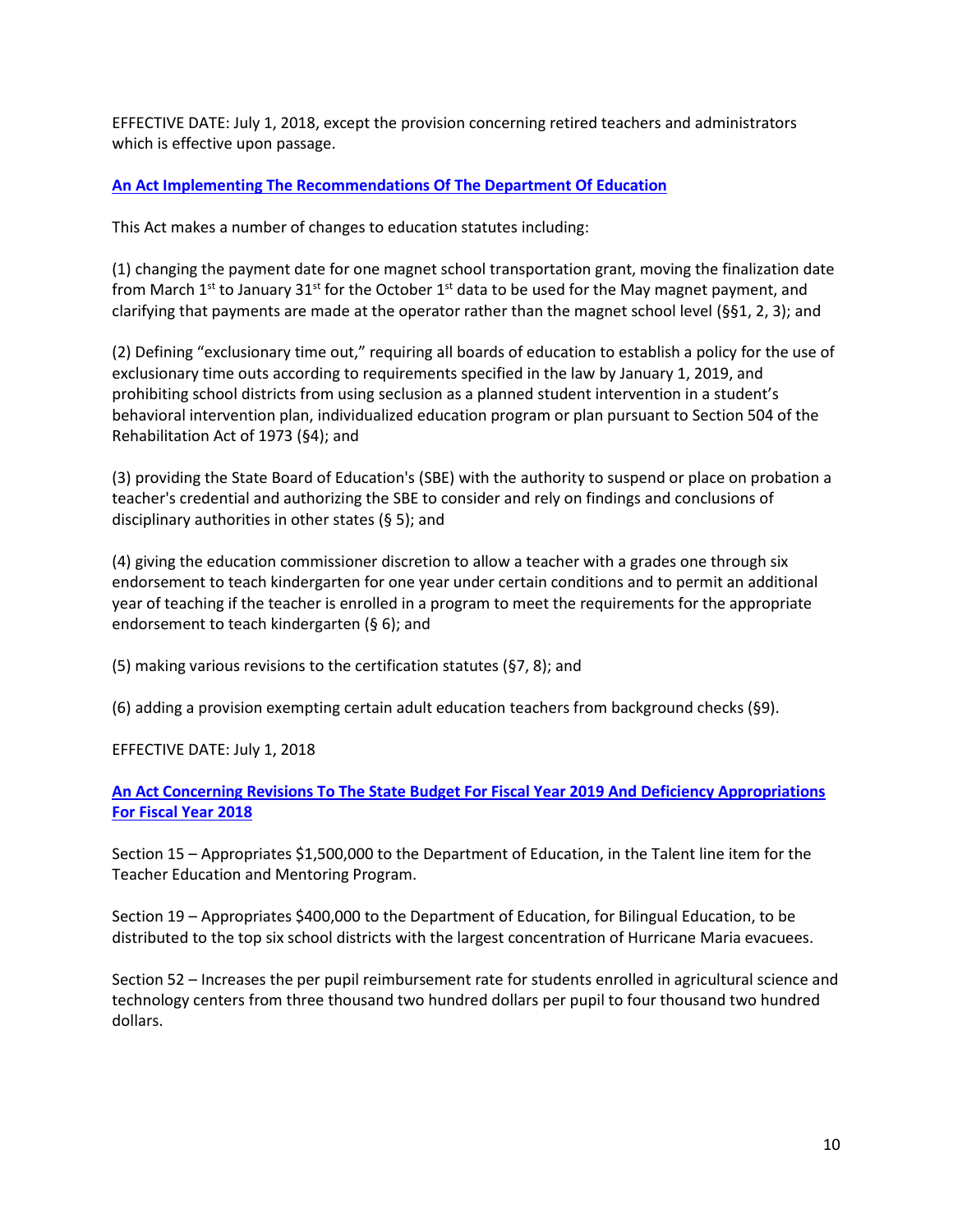#### <span id="page-10-0"></span>**[An Act Concerning Revisions To The Student Data Privacy Act](https://www.cga.ct.gov/2018/ACT/pa/pdf/2018PA-00125-R00HB-05444-PA.pdf)**

This Act makes numerous changes in the student data privacy law. The law restricts how website, online service, and mobile application (i.e., "online service") operators and consultants who contract with local and regional boards of education process and access student data. The law requires operators and consultants to use reasonable security practices to safeguard student data.

The Act requires the Commission for Educational Technology (CET) to develop a student data privacy terms-of-service agreement addendum that may be used in contracts entered into pursuant to the student data privacy law.

With respect to the privacy law, the Act also:

1. creates certain exceptions for contractors and operators from requirements for deleting student data at a board of education's, student's, parents', or guardian's request;

2. creates an exception, under certain conditions, for boards when they have special education students using a particular online service that is necessary, but unable to meet the contract requirements;

3. eliminates a requirement that boards electronically notify students and parents of new contracts;

4. requires the State Department of Education (SDE) to add more information to the guidance it must already provide school districts;

5. requires boards of education to annually report to CET on using any online service that does not operate under a contract as required by the law and the Act;

6. adds the Connecticut Association of Schools' executive director, or her designee, as a member of the student data privacy task force; and

7. makes minor and technical changes.

EFFECTIVE DATE: July 1, 2018, except the provisions regarding the agreement addendum and the task force member are effective upon passage.

# **[An Act Concerning The Alignment Of The Coordinated State-Wide Reading Plan With The State's Two-](https://www.cga.ct.gov/2018/ACT/pa/pdf/2018PA-00129-R00HB-05335-PA.pdf)[Generational Initiative](https://www.cga.ct.gov/2018/ACT/pa/pdf/2018PA-00129-R00HB-05335-PA.pdf)**

<span id="page-10-1"></span>This Act (1) requires the State Department of Education to include the alignment of reading instruction with the two-generational initiative in its statewide reading plan and (2) allows the Office of Early Childhood, in its two–generational initiative and within available appropriations, to consider the alignment of state and local support systems around the statewide reading plan for students in kindergarten to grade three.

By law, the reading plan must contain various research-driven strategies and frameworks for effective reading instruction. The two-generational school readiness and workforce development initiative promotes early childhood care and education, health, and workforce readiness and self-sufficiency across two generations in the same household. EFFECTIVE DATE: July 1, 2018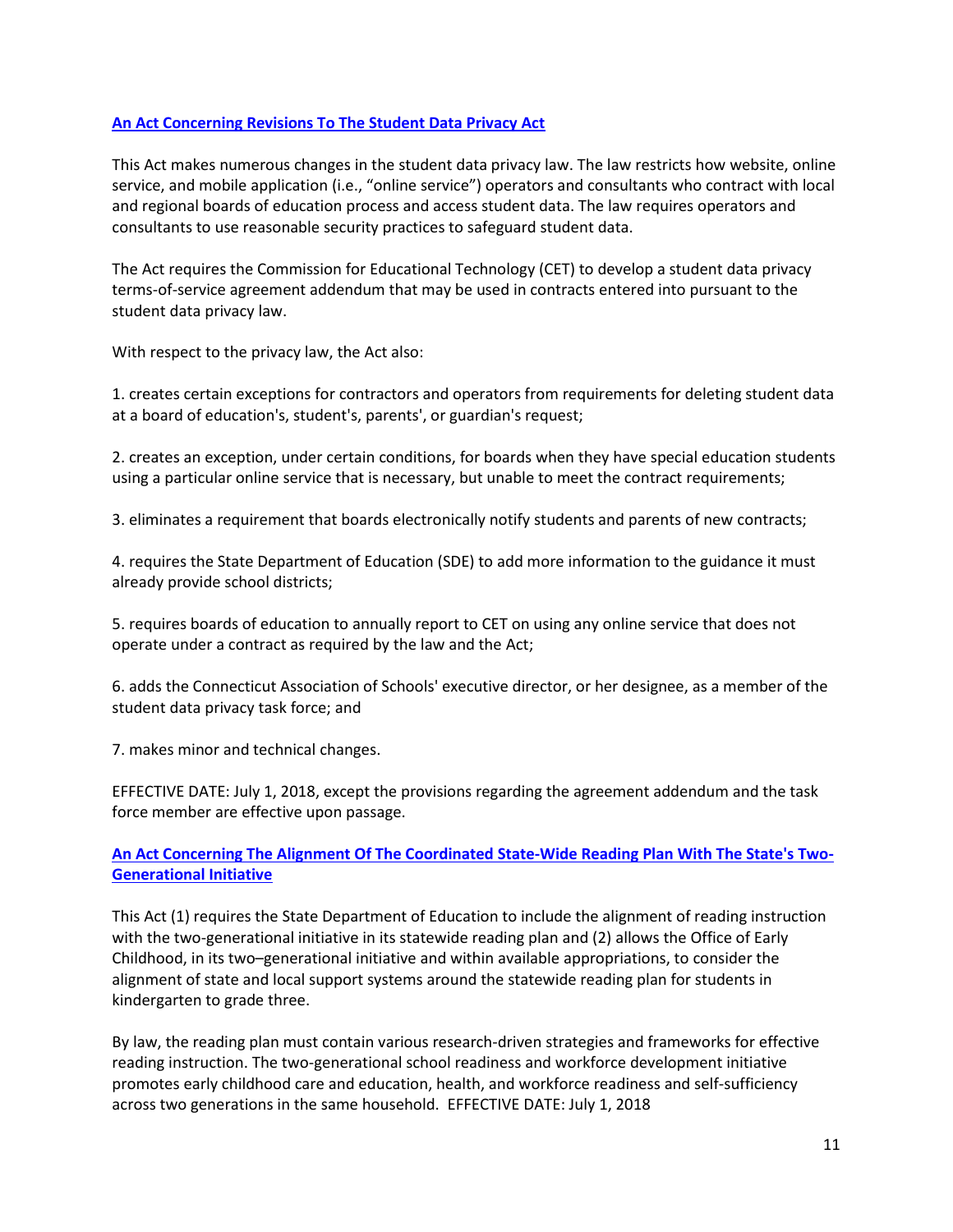#### <span id="page-11-0"></span>**[An Act Concerning Teacher Permits For Spouses Of Transferred Members Of The Armed Forces](https://www.cga.ct.gov/2018/ACT/pa/pdf/2018PA-00144-R00SB-00232-PA.pdf)**

This Act requires the State Board of Education, upon receipt of a proper application, to issue a "military spouse teacher permit" to certain military spouses who have taught for at least two years under an appropriate certificate issued by another state, the District of Columbia, a U.S. territory or possession, or Puerto Rico. The Act applies to the spouse of any member of the armed forces who has received military orders to come to Connecticut.

"Armed forces" means the U.S. Army, Navy, Marines, Coast Guard, Air Force, or any reserve component, including the National Guard performing duty under Title 32 of federal law (e.g., certain Homeland Security missions).

Under the Act, a military spouse teacher permit:

1. exempts the teacher from having to complete the Connecticut teacher education and mentoring program;

2. is valid for three years; and

3. may be renewed by the Education commissioner for good cause upon the request of the superintendent for the school district employing the teacher.

The Act also exempts certain military spouse teacher permit applicants from state law's requirement to complete a course of study in special education, if they can demonstrate equivalent knowledge in a manner prescribed by the commissioner. This exemption applies to applicants who successfully completed a teacher preparation program or an alternate route to certification program in, and hold an appropriate certificate issued by, another state, the District of Columbia, a U.S. territory or possession, or Puerto Rico.

#### EFFECTIVE DATE: July 1, 2018

**[An Act Concerning Third-Party Fingerprinting Services, Minimum Standards And Practices For The](https://www.cga.ct.gov/2018/ACT/pa/pdf/2018PA-00161-R00HB-05220-PA.pdf)  [Administration Of Law Enforcement Units And Reports Of Police Pursuits](https://www.cga.ct.gov/2018/ACT/pa/pdf/2018PA-00161-R00HB-05220-PA.pdf)**

<span id="page-11-1"></span>This Act makes changes affecting the Department of Emergency Services and Public Protection (DESPP) and the Police Officer Standards and Training Council (POST). Generally, it:

1. allows the DESPP commissioner to enter into agreements with contractors to electronically take and transmit fingerprints and demographic information to the State Police Bureau of Identification (SPBI) for processing criminal history record checks;

2. requires, within available appropriations, POST and the DESPP commissioner to jointly develop (a) minimum standards and practices for administering and managing law enforcement units and (b) a process for reviewing compliance, including a certificate of compliance;

3. requires, beginning January 1, 2019, law enforcement units to adopt and maintain POST's minimum standards and practices or a higher level of accreditation standards; and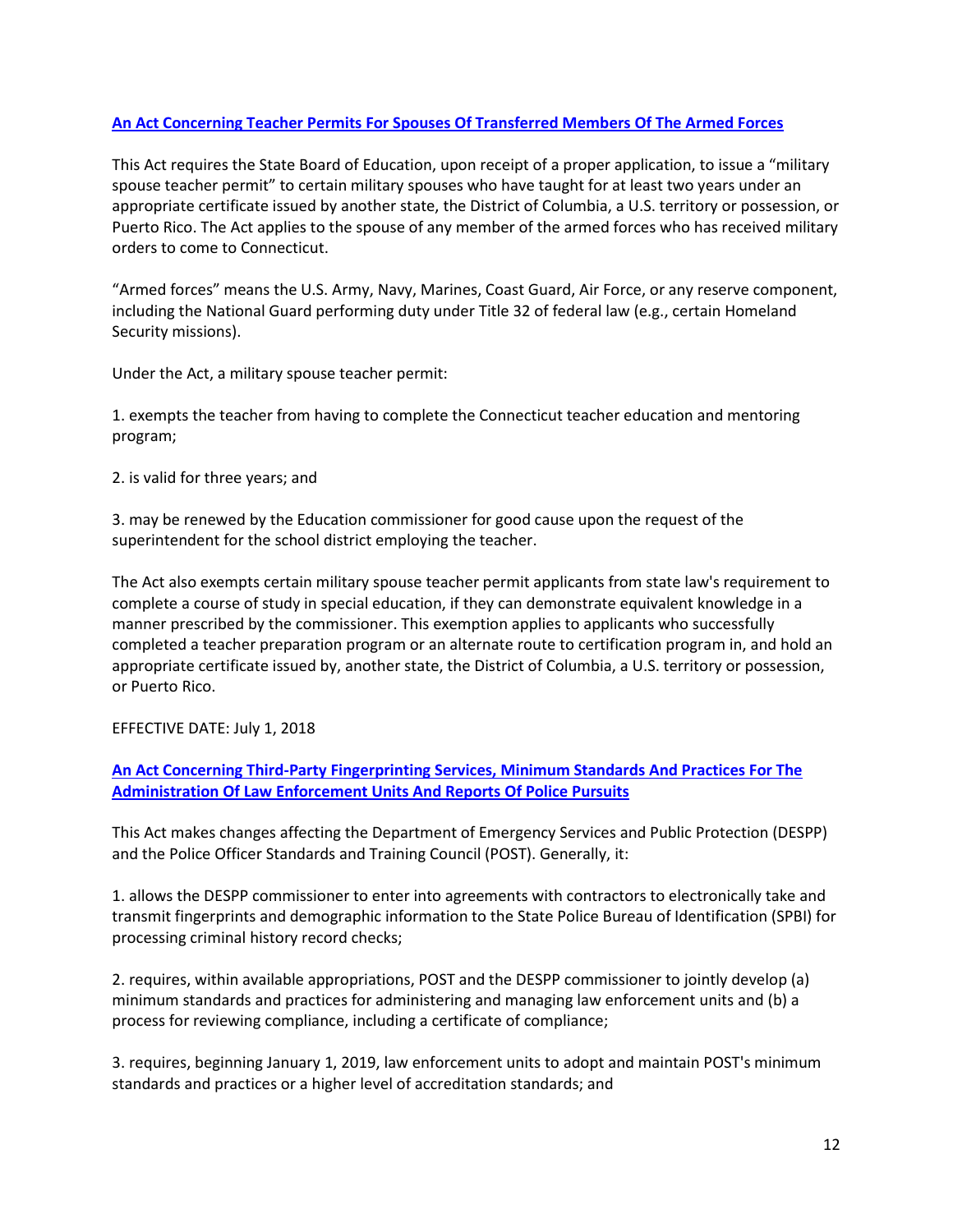4. establishes a series of reporting requirements concerning police pursuits, including for police officers, local police chiefs, the DESPP commissioner, and POST.

The Act also makes technical changes.

EFFECTIVE DATE: July 1, 2018, except that the provisions on (1) police pursuits are effective October 1, 2018, and (2) minimum standards and practices are effective January 1, 2019.

# **[An Act Concerning The Department Of Public Health's Recommendations Regarding Various Revisions](https://www.cga.ct.gov/2018/ACT/pa/pdf/2018PA-00168-R00HB-05163-PA.pdf)  [To The Public Health Statutes](https://www.cga.ct.gov/2018/ACT/pa/pdf/2018PA-00168-R00HB-05163-PA.pdf)**

<span id="page-12-0"></span>Sections 80 & 81 of this Act require local and regional boards of education to request that students have an oral health assessment prior to public school enrollment, in grade 6 or 7, and in grade 9 or 10. It establishes related requirements on providers authorized to perform the assessments, parental consent, assessment forms, notification, and records access.

EFFECTIVE DATE: July 1, 2018

**An Act Concerning Revisions To [Certain Environmental Quality And Conservation Programs Of The](https://www.cga.ct.gov/2018/ACT/pa/pdf/2018PA-00181-R00HB-05360-PA.pdf)  [Department Of Energy And Environmental Protection And Certain Farmland Preservation Programs Of](https://www.cga.ct.gov/2018/ACT/pa/pdf/2018PA-00181-R00HB-05360-PA.pdf)  [The Department Of Agriculture And Establishing A Working Group On Microfiber Pollution,](https://www.cga.ct.gov/2018/ACT/pa/pdf/2018PA-00181-R00HB-05360-PA.pdf)  [Authorizing School Instruction And Curriculum On Climate Change, Requiring Updated Hazardous](https://www.cga.ct.gov/2018/ACT/pa/pdf/2018PA-00181-R00HB-05360-PA.pdf)  [Mitigation Plans For Certain Hazardous Chemical Facilities, Permitting Sunday Bow Hunting Of Deer](https://www.cga.ct.gov/2018/ACT/pa/pdf/2018PA-00181-R00HB-05360-PA.pdf)  [Throughout The State And Establishing A Pilot Program On The Separate Collection Of Glass From](https://www.cga.ct.gov/2018/ACT/pa/pdf/2018PA-00181-R00HB-05360-PA.pdf)  [Other Recycling Programs](https://www.cga.ct.gov/2018/ACT/pa/pdf/2018PA-00181-R00HB-05360-PA.pdf)**

<span id="page-12-1"></span>Section 8 of this Act amends C.G.S. §10-16b to add climate change curriculum consistent with the Next Generation Science Standards as a permissible area of instruction within the science curriculum. The Act designates the Department of Energy and Environmental Protection as an available resource to boards of education in developing a climate change curriculum.

EFFECTIVE DATE: October 1, 2018

# <span id="page-12-2"></span>**[An Act Concerning Minor Revisions And Additions To The Education Statutes](https://www.cga.ct.gov/2018/ACT/pa/pdf/2018PA-00182-R00HB-05446-PA.pdf)**

This Act makes the following changes in the education statutes:

1. delays, by one year, the transition of the Technical Education and Career System (TECS) (formerly known as the technical high school system) into an independent state agency, separate from the State Department of Education (SDE) (§§ 7-17);

2. makes instruction on opioid use and related disorders part of the state's required public school program of instruction (§ 2);

3. requires the State Board of Education (SBE) to assist local and regional boards of education in including instruction related to Connecticut's "safe haven law" (§ 2);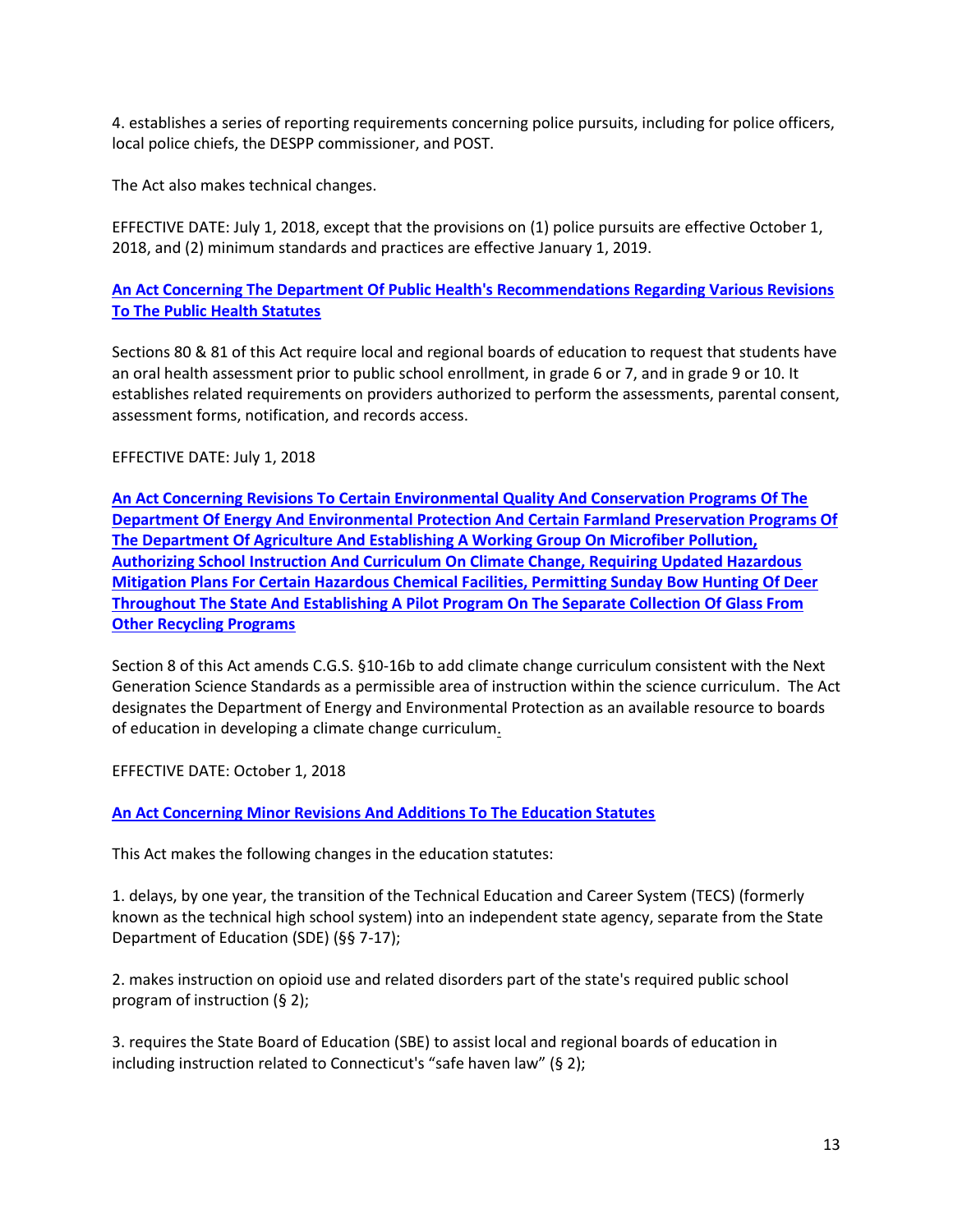4. creates a process to exempt small school districts from enrolling as Medicaid providers and other related state requirements (§ 15);

5. extends youth service bureau grant eligibility to bureaus who applied for grants in FY 18 (§ 1);

6. requires school districts' chronic absenteeism and prevention plans to include a way to collect and analyze data on student attendance, truancy, and chronic absenteeism for students with disabilities (§ 3);

7. requires SDE to identify effective truancy intervention models for boards of education that address the needs of students with disabilities and include them in a listing made available to the boards (§ 4);

8. establishes a 12-member task force to study high school interscholastic athletics programs and must submit its report to the Education Committee by January 1, 2019 (§ 14); and

9. prohibits, for the school year commencing July 1, 2018 only, a board of education from prohibiting certain students from enrolling in agricultural science and technology education center ("ASTE center") programs (§ 16).

It makes other minor changes, including requiring (1) the Children's Committee's annual children's report card to include, in addition to existing categories, data indicators according to disability (§ 5) and (2) the After School Committee to report recommendations to the Appropriations and Education committees to improve summer and after school programs (§ 6). The Act also makes technical and conforming changes.

EFFECTIVE DATE: July 1, 2018, except where otherwise noted in the Act.

# **[An Act Implementing The Recommendations Of The Auditors Of Public Accounts Concerning Private](https://www.cga.ct.gov/2018/ACT/pa/pdf/2018PA-00183-R00HB-05447-PA.pdf)  [Providers Of Special Education](https://www.cga.ct.gov/2018/ACT/pa/pdf/2018PA-00183-R00HB-05447-PA.pdf)**

<span id="page-13-0"></span>This Act requires, starting July 1, 2019, a local or regional board of education to have a written contract, instead of an agreement as under current law, with a private special education provider in order to receive a state reimbursement grant for special education costs (known as the excess cost grant). Under the excess cost grant program, the state reimburses a board when the cost of a student's special education services exceed four and a half times the average per pupil educational cost of that school district.

The Act requires that any agreements entered into or amended on or after July 1, 2018 but before June 30, 2019 and any contract entered into or amended on or after July 1, 2019 must include an explanation of how the provider's tuition or costs for services provided are calculated. It makes the same change to the current law's requirements that districts must follow when they choose to enter into a contract for private special education services.

The Act also requires the State Department of Education (SDE) to develop standards and a process for documenting special education services provided by private providers that includes the use of standard forms or other electronic reporting systems.